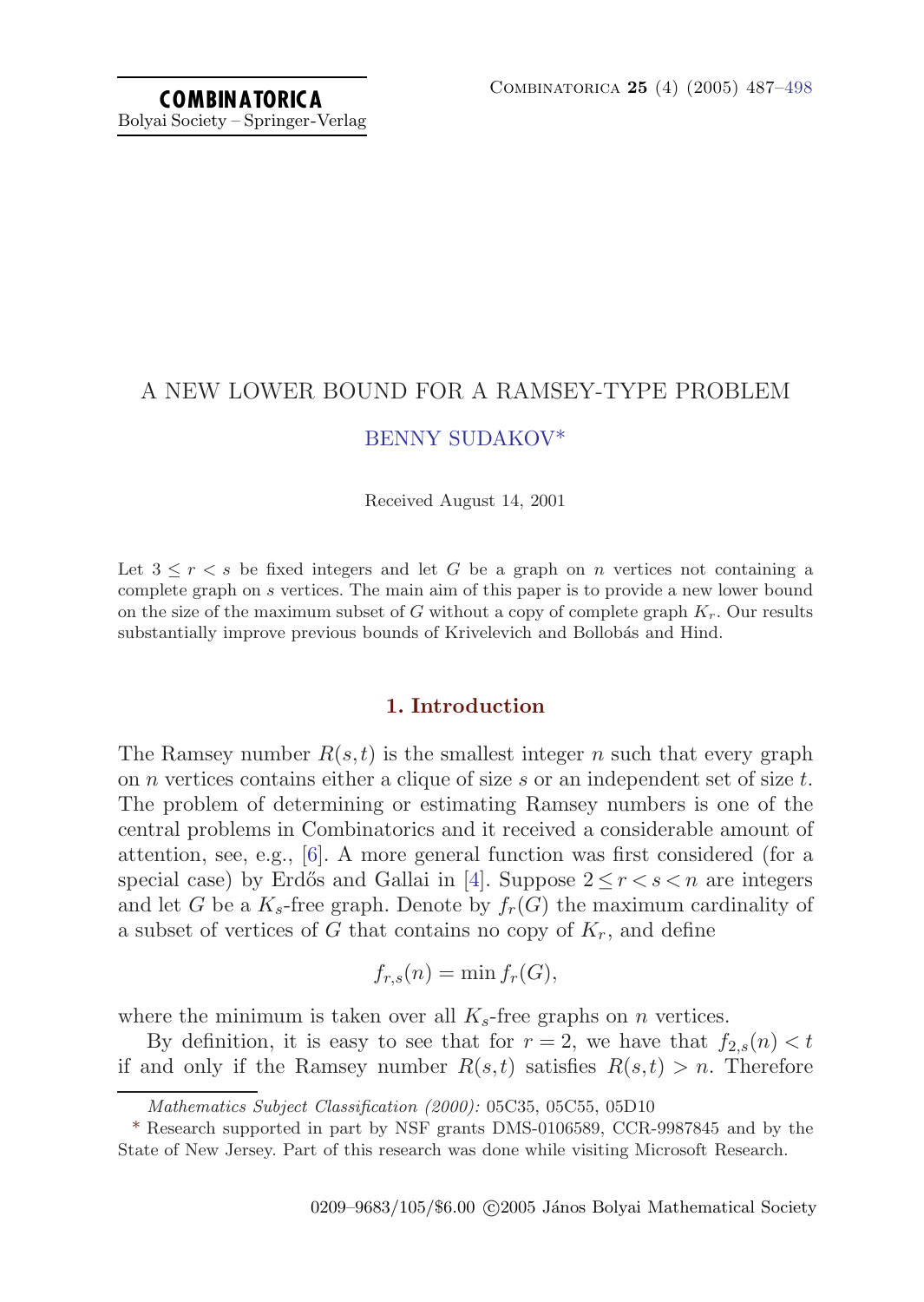### <span id="page-1-0"></span>488 BENNY SUDAKOV

the problem of determining the function  $f_{r,s}(n)$  extends that of determining Ramsey numbers.

Erdős and Rogers [[5](#page-11-0)] considered the case of fixed  $s, r = s-1$  and n tending to infinity and proved that there exist a constant  $\epsilon(s) = \Theta(1/(s^4 \ln s))$  and a  $K_s$ -free graph G of order n, such that every induced subgraph of G of order  $n^{1-\epsilon(s)}$  contains a copy of  $K_{s-1}$ , i.e.,  $f_{s-1,s}(n) \leq n^{1-\epsilon(s)}$ . The next step came about thirty years later when Bollobás and Hind [\[2\]](#page-11-0) improved the results of Erdős and Rogers and obtain the following bounds

$$
n^{\frac{1}{s-r+1}} \le f_{r,s}(n) \le n^{\frac{s-3}{s-2}+\frac{2}{(s+1)(s-2)}+\epsilon}.
$$

These bounds were improved again later by Krivelevich in [[7](#page-11-0)], [[8](#page-11-0)] and the currently best known bounds are

$$
c_1 n^{\frac{1}{s-r+1}} (\ln \ln n)^{1-\frac{1}{s-r+1}} \le f_{r,s}(n) \le c_2 n^{\frac{r}{s+1}} (\ln n)^{\frac{1}{r-1}},
$$

where  $c_1, c_2$  are positive constants depending only on r and s. Most of these results were obtained using probabilistic method. Recently, two nice explicit constructions which provide upper bound on  $f_{r,s}(n)$  were obtained by Alon and Krivelevich in [[1\]](#page-11-0).

As one can see, the upper bound on  $f_{r,s}(n)$  attract a lot of attention and improved considerably during the last forty years. On the other hand not much progress was made on obtaining a good lower bounds. As was pointed out by Bollob´as and Hind [\[2\]](#page-11-0), no essentially nontrivial lower bound was known. In this paper we want to present first such bound, which give a significant improvement for all  $r \geq 3$  and  $s \geq r+1$ . We will summarize our results in the next two theorems. The first one deals with the case  $r=3$ .

**Theorem 1.1.** *For all integer*  $k > 0$ *,* 

$$
f_{3,3+k}(n) \ge \Omega\left(n^{a_k} \ln^{b_k+o(1)} n\right),\,
$$

where sequences  $a_k$  and  $b_k$  are given by the following formulas

$$
a_k = \frac{3}{2} \cdot \frac{1}{k + 11/6 - 1/3(-1/2)^k}, \qquad b_k = \frac{1}{2} \cdot \frac{k + 4/3 - 4/3(-1/2)^k}{k + 11/6 - 1/3(-1/2)^k}.
$$

Next we present a table which compares quantitatively the results of Theorem 1.1 with the best previously known upper and lower bounds.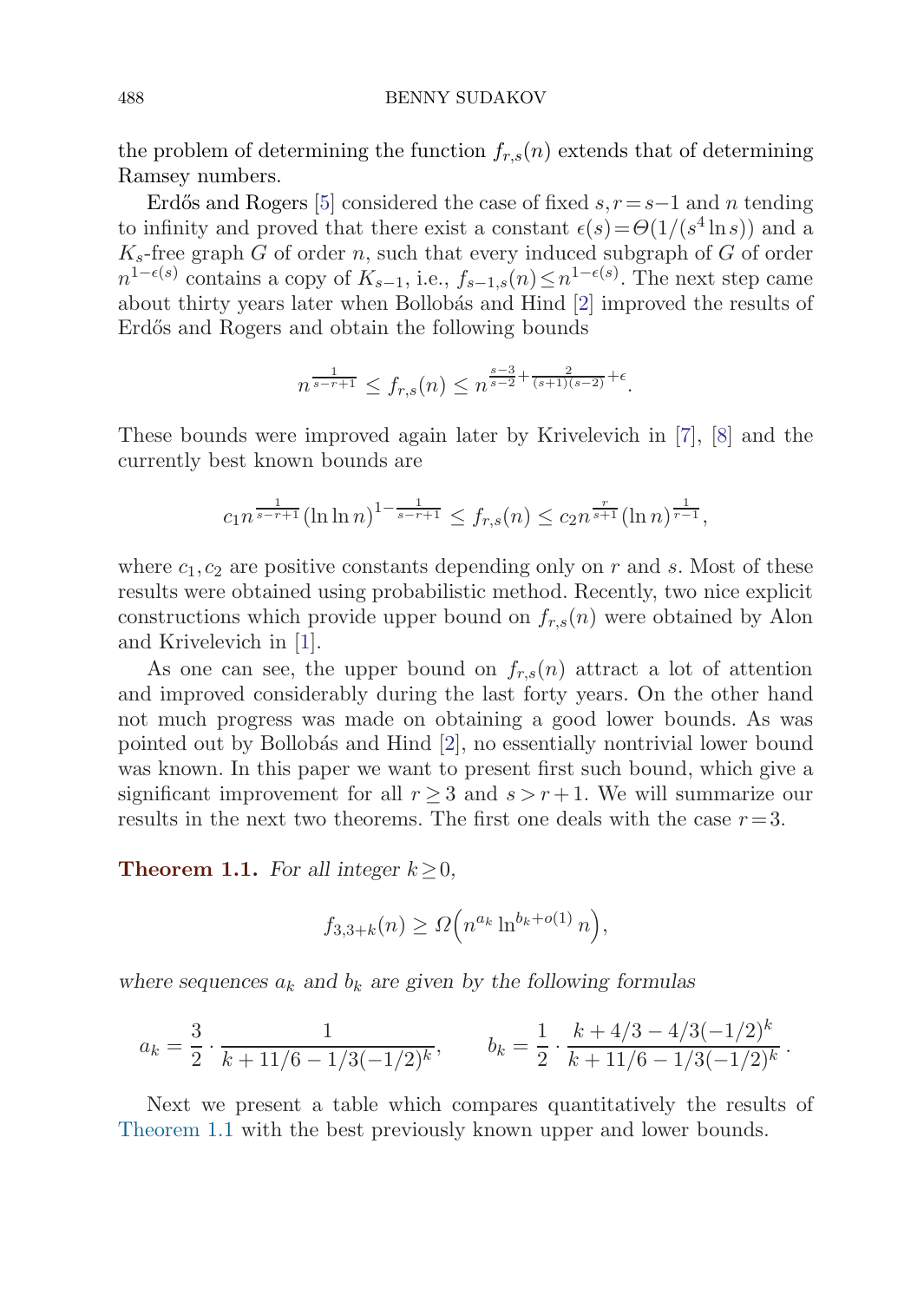<span id="page-2-0"></span>

|                               | $f_{3,4}(n)$                                                 | $f_{3,5}(n)$                                                  | $f_{3,6}(n)$                                                  | $f_{3,s}(n)$ , for large s                                                                                                                                                                                                                                                   |
|-------------------------------|--------------------------------------------------------------|---------------------------------------------------------------|---------------------------------------------------------------|------------------------------------------------------------------------------------------------------------------------------------------------------------------------------------------------------------------------------------------------------------------------------|
| Old<br>lower<br>bound         | $\Omega\left(n^{\frac{1}{2}}(\ln\ln n)^{\frac{1}{2}}\right)$ | $\Omega\left(n^{\frac{1}{3}}(\ln \ln n)^{\frac{2}{3}}\right)$ | $\Omega\left(n^{\frac{1}{4}}(\ln \ln n)^{\frac{3}{4}}\right)$ | $\Omega(n^{\frac{1}{s-2}}(\ln \ln n)^{\frac{s-3}{s-2}})$                                                                                                                                                                                                                     |
| New<br>lower<br>bound         |                                                              |                                                               |                                                               | $\left \Omega\left(n^{\frac{1}{2}}\ln^{\frac{1}{2}+o(1)} n\right)\right \Omega\left(n^{\frac{2}{5}}\ln^{\frac{2}{5}+o(1)} n\right)\left \Omega\left(n^{\frac{4}{13}}\ln^{\frac{6}{13}+o(1)} n\right)\right \Omega\left(n^{\frac{3+o(1)}{2s}}\ln^{\frac{1}{2}+o(1)} n\right)$ |
| <b>Best</b><br>upper<br>bound | $\Omega\left(n^{\frac{3}{5}}\ln^{\frac{1}{2}}n\right)$       | $\Omega\left(n^{\frac{1}{2}}\ln^{\frac{1}{2}}n\right)$        | $\Omega\left(n^{\frac{3}{7}}\ln^{\frac{1}{2}}n\right)$        | $\Omega\left(n^{\frac{3}{s+1}}\ln^{\frac{1}{2}}n\right)$                                                                                                                                                                                                                     |

The second theorem treats the general case of  $r \geq 4$ .

**Theorem 1.2.** *Let*  $r \geq 4$  *be a fixed integer and let*  $k \geq 0$ *. Then* 

$$
f_{r,r+k}(n) \ge \Omega\Big(n^{a_k(r)}\Big),\,
$$

where  $a_k(r)$  *satisfies the following recurrence relation* 

$$
a_i = 1
$$
,  $-(r-2) \le i \le 0$  and  $\frac{1}{a_{k+1}} = 1 + \frac{1}{r-1} \sum_{i=0}^{r-2} \frac{1}{a_{k-i}}$ ,  $\forall k \ge 0$ .

*Moreover,*  $a_k(r)$  *has the following asymptotic behavior,* 

$$
a_k(r) = \frac{r}{2} \cdot \frac{1}{k + (5r - 4)/6 + h_k(r)},
$$
 where  $\lim_{k \to \infty} h_k(r) = 0.$ 

For example we obtain that for  $s = r+2$ ,  $f_{r,s}(n) \geq \Omega(n^{\frac{r-1}{2r-1}})$ , improving the previous lower bound of  $\Omega(n^{1/3}(\ln \ln n)^{2/3})$ . In addition, the above theorem closes considerably the gap between lower and upper bounds and together with result of Krivelevich [\[8\]](#page-11-0) implies the following corollary on behavior of  $f_{r,s}(n)$ .

**Corollary 1.3.** *For a fixed integer*  $r \geq 3$  *and*  $s > r$ *,* 

$$
\Omega\left(n^{\frac{r}{2s} + O(1/s^2)}\right) \le f_{r,s}(n) \le O\left(n^{\frac{r}{s+1}}(\ln n)^{\frac{1}{r-1}}\right).
$$

It is also worth to mention here that using a similar argument as in proof of [Theorem 1.1](#page-1-0), one can also improve the result of Theorem 1.2 by logarithmic factor. For the sake of clarity of presentation we will leave the details of this tedious computations to the interested reader.

The rest of this short paper is organized as follows. In the next section we obtain bounds on the largest triangle-free subset in  $K_s$ -free graphs. We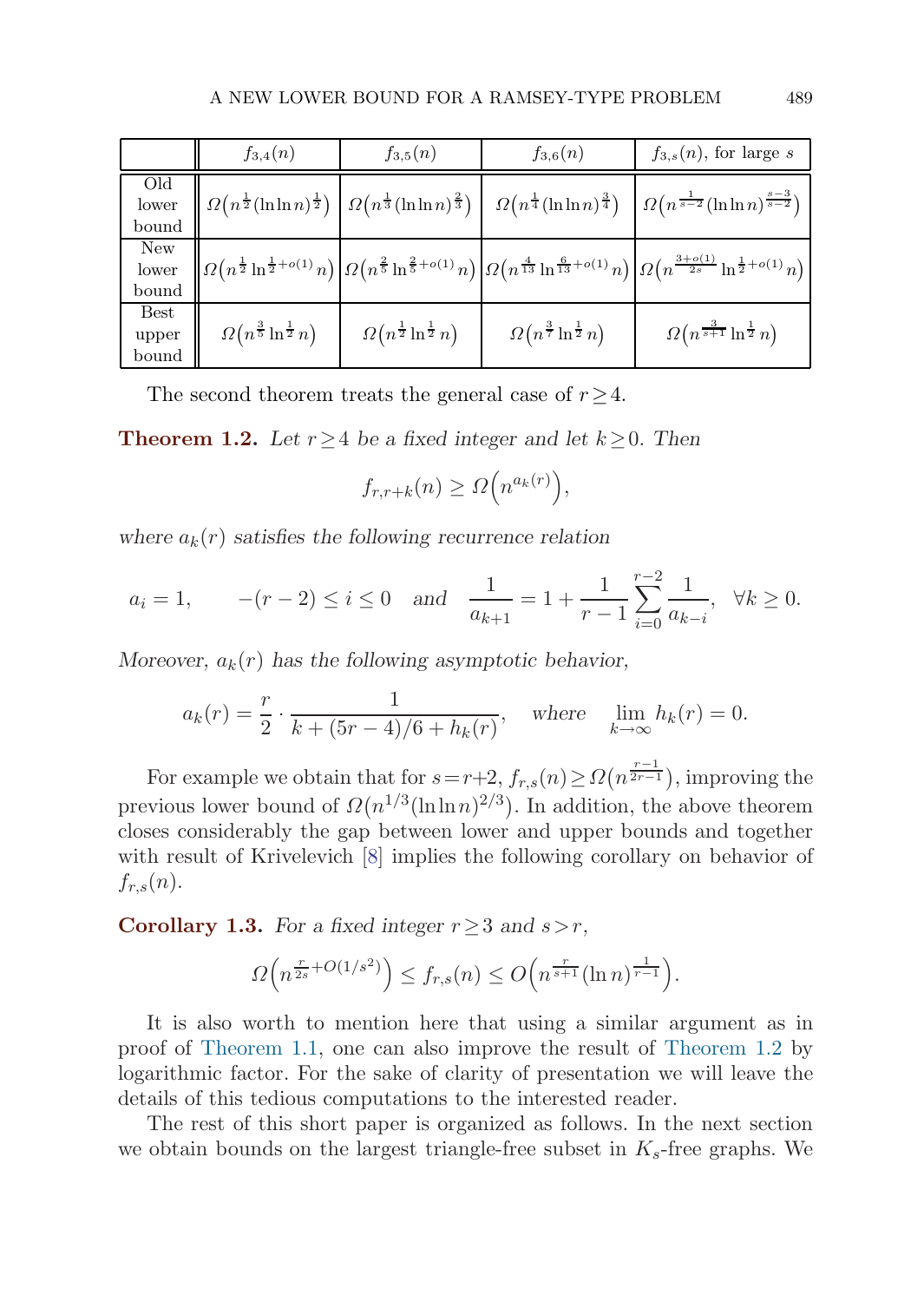### <span id="page-3-0"></span>490 BENNY SUDAKOV

consider this case separately since for  $r=3$  we get a relatively simple recursive relation, which we can solve explicitly. We treat the general case when  $r > 3$  in [Section 4](#page-10-0), where we provide the proof of [Theorem 1.2](#page-2-0). Last section of the paper is devoted to concluding remarks and relevant open problems.

Finally we close this section with some conventions and notation. An r-uniform hypergraph H is an ordered pair  $H = (V, E)$ , where V is a finite non-empty set (the set of vertices), and  $E$  is a collection of distinct r-subsets of  $V$  (the set of *edges*). Thus a 2-uniform hypergraph is just a graph. A subset  $I \subseteq V(H)$  is called *independent* if I does not contain any edge of H. The maximal size of an independent set in  $H$  is called the *independence number* of H and is denoted by  $\alpha(H)$ . Given an r-uniform hypergraph  $H = (V, E)$ and a subset  $T\subset V$ , we denote by

$$
N_H(T) = \{ \cup e \mid T \subset e, e \in E(H) \} - T.
$$

We will frequently write simply  $N(T)$ , when it is clear from the context what hypergraph we are talking about. Note that if H is graph, then  $N(T)$ is simply the set of vertices of  $H$  adjacent to all the vertices in  $T$ . We denote by ln the natural logarithm. Throughout the paper, we omit the floor and ceilings signs for the sake of convenience.

### **2. Large triangle-free subgraphs**

In this section we obtain results on the largest triangle-free subset in  $K_s$ -free graphs. To do so we need a lower bound on the size of the maximum independent set in 3-uniform hypergraphs. Let us first recall some terminology. A 2-cycle in a r-uniform hypergraph is a pair of edges with intersection of size at least two. We call a hypergraph  $H$  to be *uncrowded* if it does not contains any 2-cycles. The following proposition is a corollary of more general result on the size of independent set in uncrowded hypergraphs, obtained by Duke, Lefmann and Rödl [[3](#page-11-0)].

**Proposition 2.1.** *Let* H *be an* 3*-uniform hypergraph on* n *vertices and* with m edges. Let  $(m/n)^{1/2} \le t$  and suppose there exist an  $\epsilon > 0$  such that *the number of edges containing any fixed pair of vertices of* H *is at most* t 1− *. Then* H *contains an independent set of size*

$$
\alpha(H) \ge \Omega\left(\frac{n}{t} \ln^{1/2} t\right).
$$

Next we need the result of Shearer [\[10](#page-11-0)] on the size of independent set in  $K_s$ -free graphs.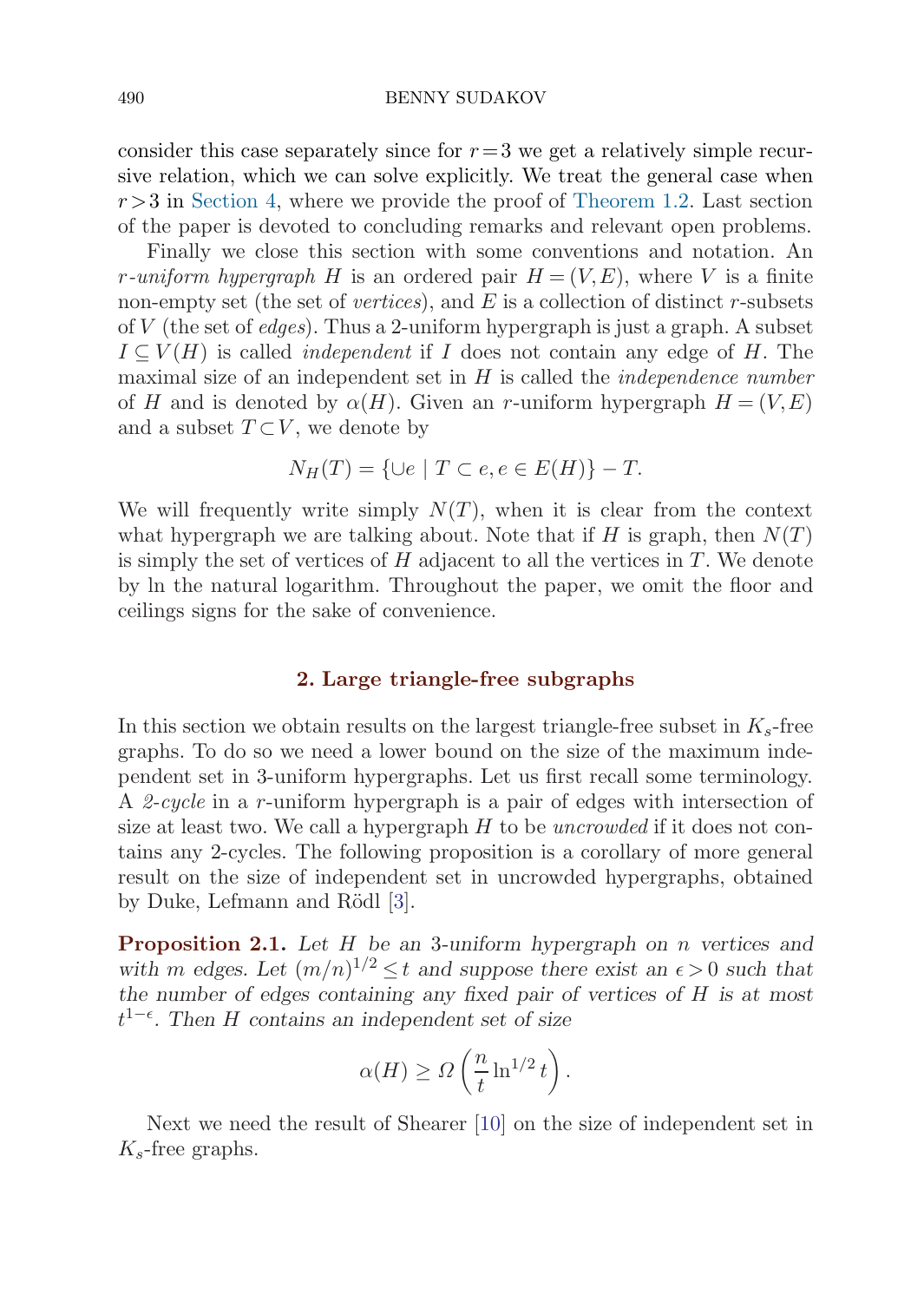<span id="page-4-0"></span>**Proposition 2.2.** Let G be a  $K_s$ -free ( $s > 4$  fixed) graph on *n* vertices with *maximum degree* d*. Then the independence number of* G *has size at least*

$$
\alpha(G) \ge \Omega\left(\frac{n}{d} \left(\frac{\ln d}{\ln \ln d}\right)\right).
$$

Having finished all the necessary preparations, we are now ready to complete the proof of our first result.

**Proof of [Theorem 1.1](#page-1-0).** We will prove the statement of the theorem by induction on k. First note that, by definition, the sequences  $a_k, b_k$  are the unique solutions of the following recurrence relations

$$
a_0 = 1,
$$
  $a_1 = 1/2,$   $\frac{1}{a_{k+1}} = 1 + \frac{1}{2} \left( \frac{1}{a_k} + \frac{1}{a_{k-1}} \right)$   
 $b_0 = 0,$   $b_1 = 1/2,$   $\frac{b_{k+1}}{a_{k+1}} = \frac{1}{2} + \frac{1}{2} \left( \frac{b_k}{a_k} + \frac{b_{k-1}}{a_{k-1}} \right).$ 

and

Let G be a graph on n vertices, not containing a clique of size 
$$
k+3
$$
. If  $k=0$ , then clearly G is triangle free itself. Hence  $f_{3,3}=n$  and  $a_0=1$ ,  $b_0=0$ .  
Next suppose  $k=1$ , i.e., G is  $K_4$ -free. If G contains a vertex v of degree

 $d(v) \geq d = n^{1/2} \ln^{1/2} n$ , then by definition, the neighborhood  $N(v)$  induces a triangle-free subgraph of G of size  $n^{1/2} \ln^{1/2} n$ . Otherwise, if all vertices of G have degree less than d, then by Proposition 2.2 it contains an independent set of size

$$
\Omega\left(\frac{n}{d}\left(\frac{\ln d}{\ln \ln d}\right)\right) = \Omega\left(n^{1/2} \ln^{1/2 + o(1)} n\right).
$$

This implies that  $a_1 = 1/2$  and  $b_1 = 1/2$ .

Next we assume that the assertion of the theorem is true for all  $k' \leq k$  and will prove it for  $k+1$ . Let G be graph not containing a clique of size  $(k+1)+3=$  $k+4$  and let v be a vertex of maximal degree in  $G$ . Note that the graph induce by  $N(v)$  has no  $K_{k+3}$  subgraph. Therefore if  $d(v) \geq n$  $a_{k+1}$  $\frac{k+1}{a_k}(\ln n)^{\frac{b_{k+1}-b_k}{a_k}},$  then by induction hypothesis  $G[N(v)]$  contains a triangle-free subset of size

$$
\Omega\Big(d^{a_k}(v)\big(\ln d(v)\big)^{b_k+o(1)}\Big) = \Omega\Big(n^{a_{k+1}}\big(\ln n\big)^{b_{k+1}-b_k}\big(\ln d(v)\big)^{b_k+o(1)}\Big) \n= \Omega\Big(n^{a_{k+1}}\big(\ln n\big)^{b_{k+1}+o(1)}\Big).
$$

Here we use the fact that  $\ln d(v) = \Omega(\ln n)$ .

Also note that for every edge  $(u, v)$  in G, the set of vertices  $N(u, v)$ contains no  $K_{k+2}$ . Thus if there exist an edge  $(u,v)$  such that  $|N(u,v)| \geq$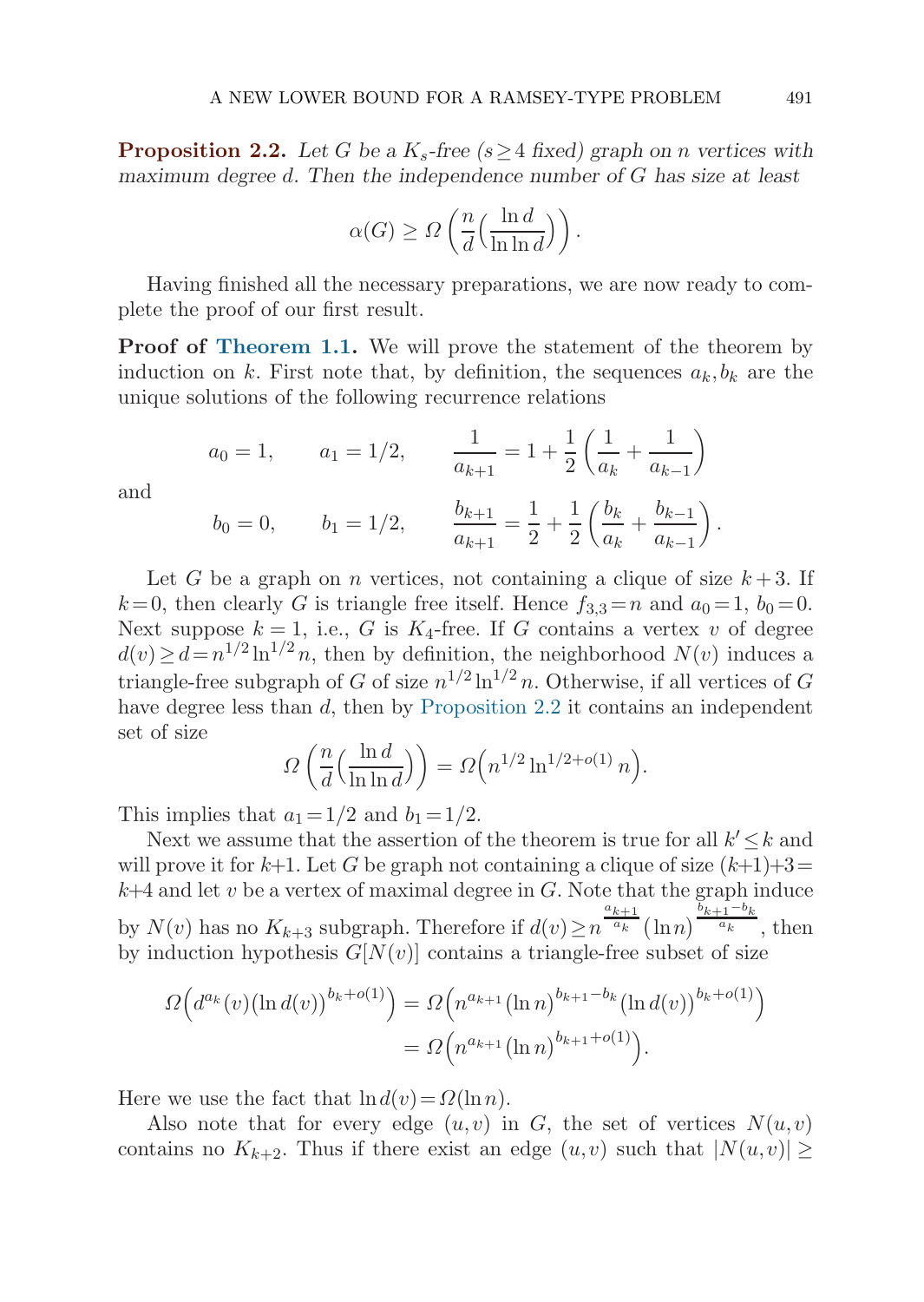n  $a_{k+1}$  $\frac{a_{k+1}}{a_{k-1}}(\ln n)^{\frac{b_{k+1}-b_{k-1}}{a_{k-1}}}$ , then again by induction hypothesis  $G[N(u,v)]$  contains an induced triangle-free subgraph of size

$$
\Omega(|N(u,v)|^{a_{k-1}}(\ln|N(u,v)|)^{b_{k-1}+o(1)})
$$
  
= 
$$
\Omega(n^{a_{k+1}}(\ln n)^{b_{k+1}-b_{k-1}}(\ln|N(u,v)|)^{b_{k-1}+o(1)})
$$
  
= 
$$
\Omega(n^{a_{k+1}}(\ln n)^{b_{k+1}+o(1)}).
$$

Finally, suppose that

$$
\forall v \in V(G), \quad d(v) \le n^{\frac{a_{k+1}}{a_k}} (\ln n)^{\frac{b_{k+1} - b_k}{a_k}}
$$

and

$$
\forall (u,v) \in E(G), \quad |N(u,v)| \leq n^{\frac{a_{k+1}}{a_{k-1}}} (\ln n)^{\frac{b_{k+1}-b_{k-1}}{a_{k-1}}}.
$$

Let  $H$  be a 3-uniform hypergraph whose vertices are the vertices of  $G$  and whose edges are all copies of  $K_3$  contained in graph G. Clearly by definition an independent set in  $H$  corresponds to induced triangle-free subgraph of  $G$ . Denote by

$$
t = \sqrt{n^{\frac{a_{k+1}}{a_k}} (\ln n)^{\frac{b_{k+1}-b_k}{a_k}} \cdot n^{\frac{a_{k+1}}{a_{k-1}}} (\ln n)^{\frac{b_{k+1}-b_{k-1}}{a_{k-1}}}.
$$

Then an easy calculation shows that the number  $m$  of the triangles in graph G is at most

$$
m \le \frac{n}{6} \cdot \max_{v} d(v) \cdot \max_{(u,v) \in E(G)} |N(u,v)| = \frac{n}{6} t^2.
$$

Also note that  $a_{k+1}/a_k > a_{k+1}/a_{k-1}$ , since it is straightforward to check that the sequence  $a_k$  is strictly decreasing. Therefore there exist an  $\epsilon > 0$  such that the maximum number of triangles containing any fixed pair of vertices of  $G$  is at most  $n$  $a_{k+1}$  $\frac{a_{k+1}}{a_{k-1}}(\ln n)^{\frac{b_{k+1}-b_{k-1}}{a_{k-1}}} \leq t^{1-\epsilon}$ . Now by [Proposition 2.1](#page-3-0), the hypergraph  $H$  contains an independent set (i.e., triangle free subset of  $G$ ) of size

$$
\Omega\left(\frac{n}{t}\ln^{1/2}t\right) = \Omega\left(n^{1-\frac{a_{k+1}}{2}\left(\frac{1}{a_k} + \frac{1}{a_{k-1}}\right)}(\ln n)^{\frac{1}{2}-\frac{b_{k+1}-b_k}{2a_k}-\frac{b_{k+1}-b_{k-1}}{2a_{k-1}}}\right)
$$

$$
= \Omega\left(n^{a_{k+1}}\ln^{b_{k+1}}n\right).
$$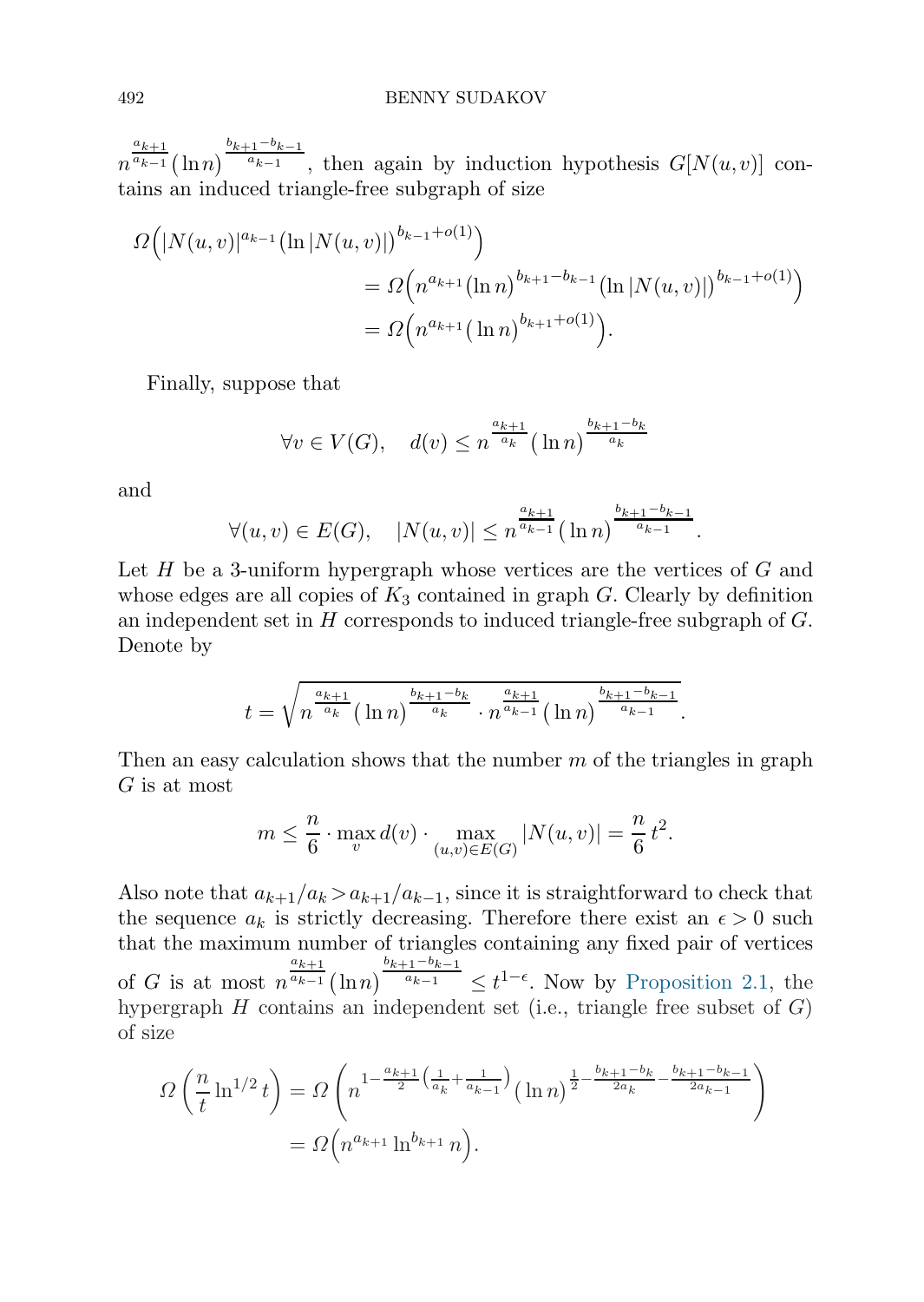<span id="page-6-0"></span>Here we use the following equalities, which easily follow from recurrence relations of  $a_k$  and  $b_k$ .

$$
a_{k+1} = 1 - \frac{a_{k+1}}{2} \left( \frac{1}{a_k} + \frac{1}{a_{k-1}} \right) \quad \text{and}
$$
  

$$
b_{k+1} = \frac{1}{2} \left( 1 - b_{k+1} \left( \frac{1}{a_k} + \frac{1}{a_{k-1}} \right) + \frac{b_k}{a_k} + \frac{b_{k-1}}{a_{k-1}} \right).
$$

This completes the proof of induction step and the proof of the theorem.

# **3.** Bounds on  $f_{r,s}(n)$ , for  $r \geq 4$

In this section we obtain a lower bound on the size of maximal  $K_r$ -free subgraph of  $K_s$ -free graph for all  $s > r \geq 4$ . In order to clarify the presentation we will only make efforts to obtain the best possible exponent of  $n$  in [Theo](#page-2-0)re[m 1.2](#page-2-0). Our bounds can be easily improved by a logarithmic factor for all particular values r and s using [Proposition 2.2](#page-4-0) and results on uncrowded hypergraphs, similarly as we did in previous section. We omit these details here.

In the proof of Theorem  $1.2$  we will need the following well known Turántype estimate on the size of maximum independent set in r-uniform hypergraphs. We include its short proof for the sake of completeness.

**Lemma 3.1.** Let  $H = (V, E)$  be an *r*-uniform hypergraph on *n* vertices and *with* m≥n/r *edges. Then* H *contains an independent set of size*

$$
\alpha(H) \geq \Omega\left(\frac{n^{\frac{r}{r-1}}}{m^{\frac{1}{r-1}}}\right).
$$

**Proof.** Choose a random subset  $V_0$  of V by taking each  $v \in V$  into  $V_0$  independently and with probability  $p = (n/(rm))^{\frac{1}{r-1}}$ . Define random variables  $X, Y$  by letting X be the number of vertices in  $V_0$  and letting Y be the number of edges spanned by  $V_0$ . Then by linearity of expectation there exists a set  $V_0$ , for which

$$
X - Y \ge np - mp^{r} = \Omega \left( \frac{n^{\frac{r}{r-1}}}{m^{\frac{1}{r-1}}} \right).
$$

Fix such a set  $V_0$  and for every edge e spanned by  $V_0$  delete from  $V_0$  an arbitrary vertex of e. This produces an independent set of size guaranteed by assertion of the lemma.

Next we need the following simple estimate on the number of edges in hypergraph  $H$ , which we will use later in the proof.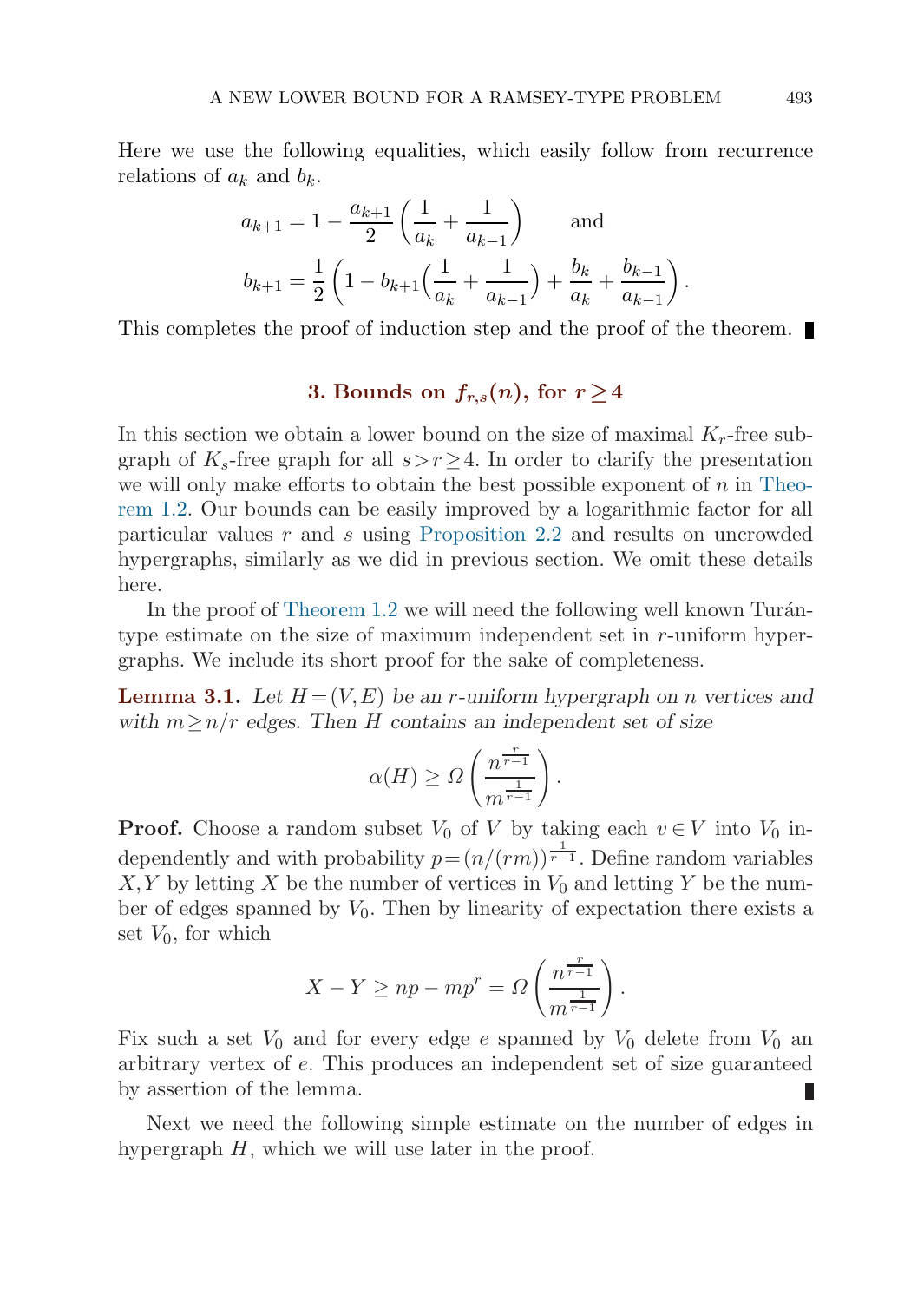### <span id="page-7-0"></span>494 BENNY SUDAKOV

**Lemma 3.2.** Let  $H = (V, E)$  be an *r*-uniform hypergraph on *n* vertices. *Then the number* m *of edges of* H *is bounded by*

$$
m \le O\left(n \cdot \prod_{t=1}^{r-1} \max_{T \subset V, |T|=t} |N_H(T)|\right).
$$

**Proof.** We prove this statement by induction on r. If  $r = 2$ , then H is a graph on *n* vertices and max $_{T\subset V, |T|=1} |N(T)|$  is just maximum degree of H. In that case the result is obviously true. Next suppose the result is true for any runiform hypergraph and let  $H = (V, E)$  be an  $(r+1)$ -uniform hypergraph. Let  $v$  be a vertex of maximum degree in  $H$ , then it is easy to see that the number of edges in H is at most  $m \leq nd(v)/(r+1)$ . Define a new hypergraph H' with the vertex set  $N_H(v)$  and the edge set  $E(H') = \{e - \{v\} | v \in e, e \in E(H)\}.$ Then, by definition, this hypergraph is r-uniform, has  $d(v)$  edges and by induction hypothesis we obtain that

$$
d(v) \leq O\left(|N_H(v)| \cdot \prod_{t=1}^{r-1} \max_{T' \subset N_H(v), |T'|=t} |N_{H'}(T')|\right).
$$

Now to complete the proof note that, by definition, for every  $T' \subset N_H(v)$  the set of vertices  $N_{H'}(T')$  equals to the set  $N_H(T)$  for  $T = T' \cup \{v\}$ . Therefore we finally obtain

$$
m \le O(nd(v)) \le O\left(n \cdot |N_H(v)| \cdot \prod_{t=1}^{r-1} \max_{T' \subset N_H(v), |T'| = t} |N_{H'}(T')|\right)
$$
  

$$
\le O\left(n \cdot \prod_{t=1}^r \max_{T \subset V, |T'| = t} |N_H(T)|\right).
$$

This completes the proof of the lemma.

**Proof of [Theorem 1.2.](#page-2-0)** Let  $a_k$  be a sequence which satisfies that

$$
(1) \quad a_i = 1, \quad -(r-2) \le i \le 0 \quad \text{and} \quad \frac{1}{a_{k+1}} = 1 + \frac{1}{r-1} \sum_{i=0}^{r-2} \frac{1}{a_{k-i}}, \quad \forall k \ge 0,
$$

Ш

and let G be a graph on n vertices, not containing a clique of size  $r+k$ . We prove that G contains a  $K_r$ -free subset of size  $\Omega(n^{a_k})$  by induction on k.

If  $k = 0$ , then G itself is  $K_r$ -free. Therefore  $f_{r,r}(n) = n$  and  $a_0 = 1$ . Next suppose that our statement is true for all  $k' \leq k$  and let G be a graph not containing a clique of size  $r + (k + 1)$ .

First, consider the case when  $k \geq r-2$ . Let T be a subset of vertices of G which form a clique of size  $1 \le t \le r-1$ . Then, by definition, the subgraph of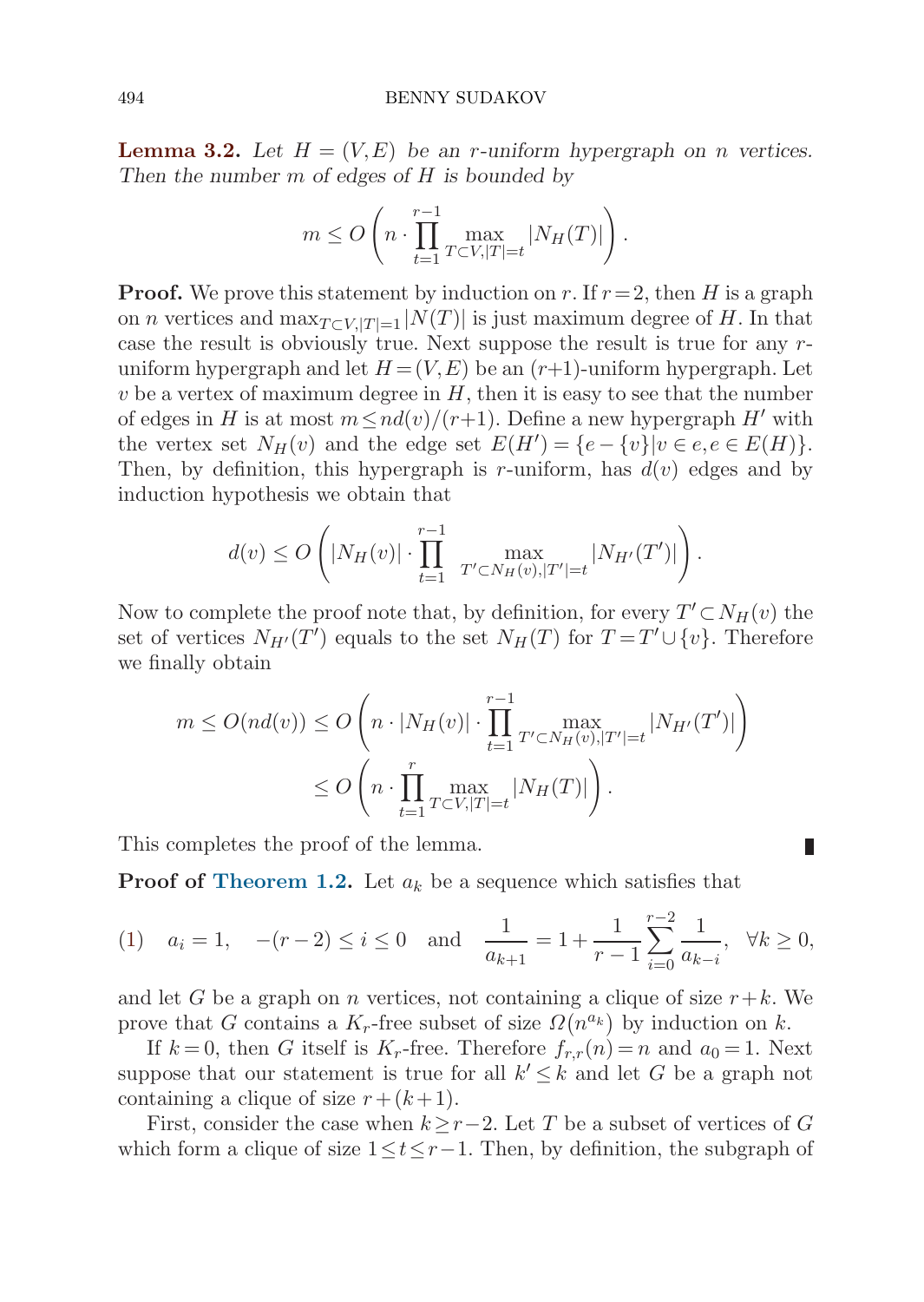G induced by the set  $N(T)$  contains no clique of size  $r+(k+1-t)$ . Therefore if  $|N(T)| \geq n^{a_{k+1}/a_{k+1-t}}$ , then by induction hypothesis  $G[N(T)]$  contains a  $K_r$ -free set of size

$$
\Omega(|N(T)|^{a_{k+1-t}}) = \Omega\left(n^{a_{k+1}}\right).
$$

Thus we can assume that  $|N_G(T)| \leq n^{a_{k+1}/a_{k+1-t}}$  for every clique T in G of size  $1 \le t \le r-1$ .

Let  $H$  be a r-uniform hypergraph whose vertices are the vertices of  $G$  and whose edges are all copies of  $K_r$  contained in graph G. Clearly, by definition, an independent set in  $H$  corresponds to induced  $K_r$ -free subgraph of  $G$  and also  $|N_H(T)| \leq |N_G(T)|$  for any clique T in G of size at most r -1. Denote by  $m$  the number of edges in  $H$ . Then by [Lemma 3.2](#page-7-0) we can bound this number by

$$
m \le O\left(n \cdot \prod_{t=1}^{r-1} \max_{T \subset V, |T|=t} |N_H(T)|\right) \le O\left(n \cdot \prod_{t=1}^{r-1} \max_{T \text{ is a clique}, |T|=t} |N_G(T)|\right)
$$
  

$$
\le O\left(n^{1+\sum_{t=1}^{r-1} \frac{a_{k+1}}{a_{k+1-t}}}\right).
$$

We may also assume that  $m \geq n/r$ , since otherwise it is easy to see that H contains an independent set of size  $\Omega(n)$ . Thus, we can apply [Lemma 3.1](#page-6-0) to show that the hypergraph  $H$  contains an independent set of size

$$
\Omega\left(\frac{n^{\frac{r}{r-1}}}{m^{\frac{1}{r-1}}}\right) = \Omega\left(n^{1-\frac{a_{k+1}}{r-1}\sum_{t=1}^{r-1}\frac{1}{a_{k+1-t}}}\right) = \Omega\left(n^{1-\frac{a_{k+1}}{r-1}\sum_{i=0}^{r-2}\frac{1}{a_{k-i}}}\right).
$$

This completes the proof of the first case, since from the recurrence relation ([1](#page-7-0)) it is easy to see that

$$
a_{k+1} = 1 - \frac{a_{k+1}}{r-1} \sum_{i=0}^{r-2} \frac{1}{a_{k-i}}.
$$

Next consider the case when  $k < r - 2$ . Then, similarly as above, by induction hypothesis we can assume that  $|N_G(T)| \leq n^{a_{k+1}/a_{k+1-t}}$  for every clique T in G, but now only of size  $1 \le t \le k+1$ . On the other hand any clique T in G of size larger than  $k+1$  contains a sub-clique  $T_1$  of size equal to  $k+1$ . Since by definition,  $N_G(T) \subset N_G(T_1)$  and also  $a_i = a_0 = 1$  for  $-(r-2) \leq i \leq -1$ , we obtain that nevertheless

$$
|N_G(T)| \le |N_G(T_1)| \le n^{a_{k+1}/a_0} = n^{a_{k+1}/a_{k+1-t}},
$$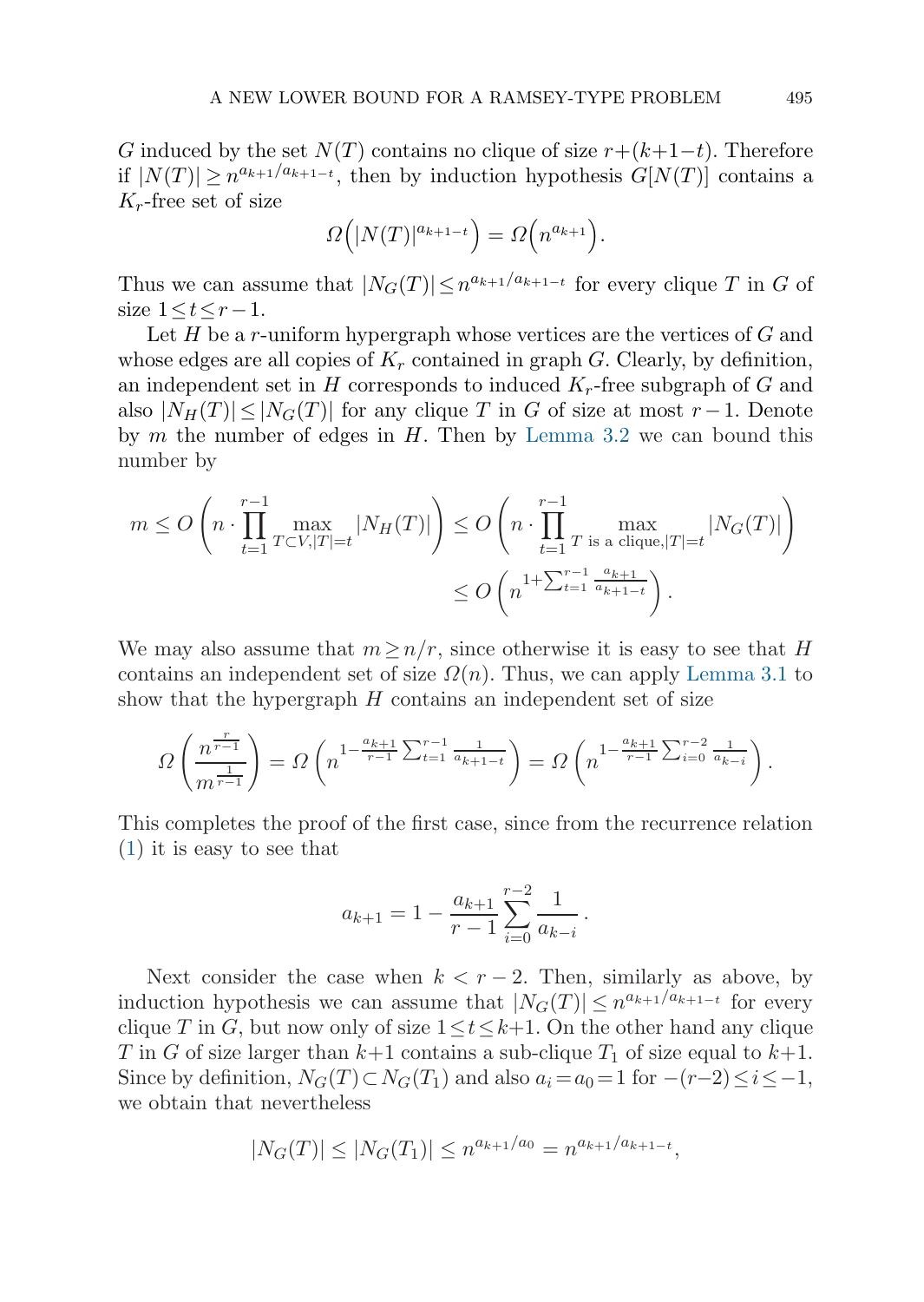for all  $k+1 \leq t \leq r-1$ . Thus

$$
|N_G(T)| \le n^{a_{k+1}/a_{k+1-t}},
$$

for every clique T in G of size  $1 \le t \le r-1$ . Now we can finish the proof of induction step in the same way as in the first case.

Finally we complete the proof of [Theorem 1.2](#page-2-0) by proving the following lemma about asymptotic behavior of the sequence  $x_k = 1/a_k$ .

**Lemma 3.3.** Let r be a fixed integer and let  $x_k$  be a sequence satisfying *the following recurrence relation*

$$
(2) \quad x_i = 1, \quad -(r-2) \le i \le 0 \quad \text{and} \quad x_{k+1} = 1 + \frac{1}{r-1} \sum_{i=0}^{r-2} x_{k-i}, \quad \forall k \ge 0.
$$

*Then*

$$
\lim_{k \to \infty} x_k - \left(\frac{2}{r}k + \frac{5r - 4}{3r}\right) = 0.
$$

**Proof.** From the basic theory of solutions of recurrence relations (see, e.g., [[9](#page-11-0)]) we know that the sequence  $x_k$  should have the following form

$$
x_k = ck + c_1 \alpha_1^k + \dots + c_{r-1} \alpha_{r-1}^k,
$$

where ck also satisfies (2) and  $\alpha_i, 1 \leq i \leq r-1$  are the  $r-1$  complex roots of the following equation

(3) 
$$
(r-1)\alpha^{r-1} = \alpha^{r-2} + \alpha^{r-3} + \dots + 1.
$$

Moreover, if root  $\alpha_i$  has multiplicity one then  $c_i$  is a constant and it is a polynomial in k of degree at most  $t-1$  if  $\alpha_i$  has multiplicity t. Substituting ck into (2) one can easily check that  $c = 2/r$ . Taking absolute value on both sides of (3) and assuming that  $|\alpha| \geq 1$  we obtain that

$$
(r-1)|\alpha|^{r-1} = |\alpha^{r-2} + \alpha^{r-3} + \dots + 1| \leq |\alpha|^{r-2} + \dots + 1 \leq (r-1)|\alpha|^{r-1},
$$

with only possibility for equality when  $\alpha = 1$ . Therefore we obtain that all the roots of (3) except the  $\alpha_1 = 1$  are in absolute value strictly less than 1. It is also easy to see that  $\alpha_1 = 1$  is a root of (3) with multiplicity one and the rest  $\alpha_i$ ,  $i>1$  satisfy the equality

(4) 
$$
\frac{(r-1)\alpha^{r-1} - \sum_{j=0}^{r-2} \alpha^j}{\alpha - 1} = \sum_{j=0}^{r-2} (j+1)\alpha^j = 0.
$$

Let  $f(\alpha) = (r-1)\alpha^{r-1} - \sum_{j=0}^{r-2} \alpha^j$  and  $f'(\alpha) = (r-1)^2 \alpha^{r-2} - \sum_{j=0}^{r-3} (j+1)\alpha^j$ . Using (4) we obtain that if  $\alpha \neq 1$  is a common root of f and f', then it satisfies

<span id="page-9-0"></span>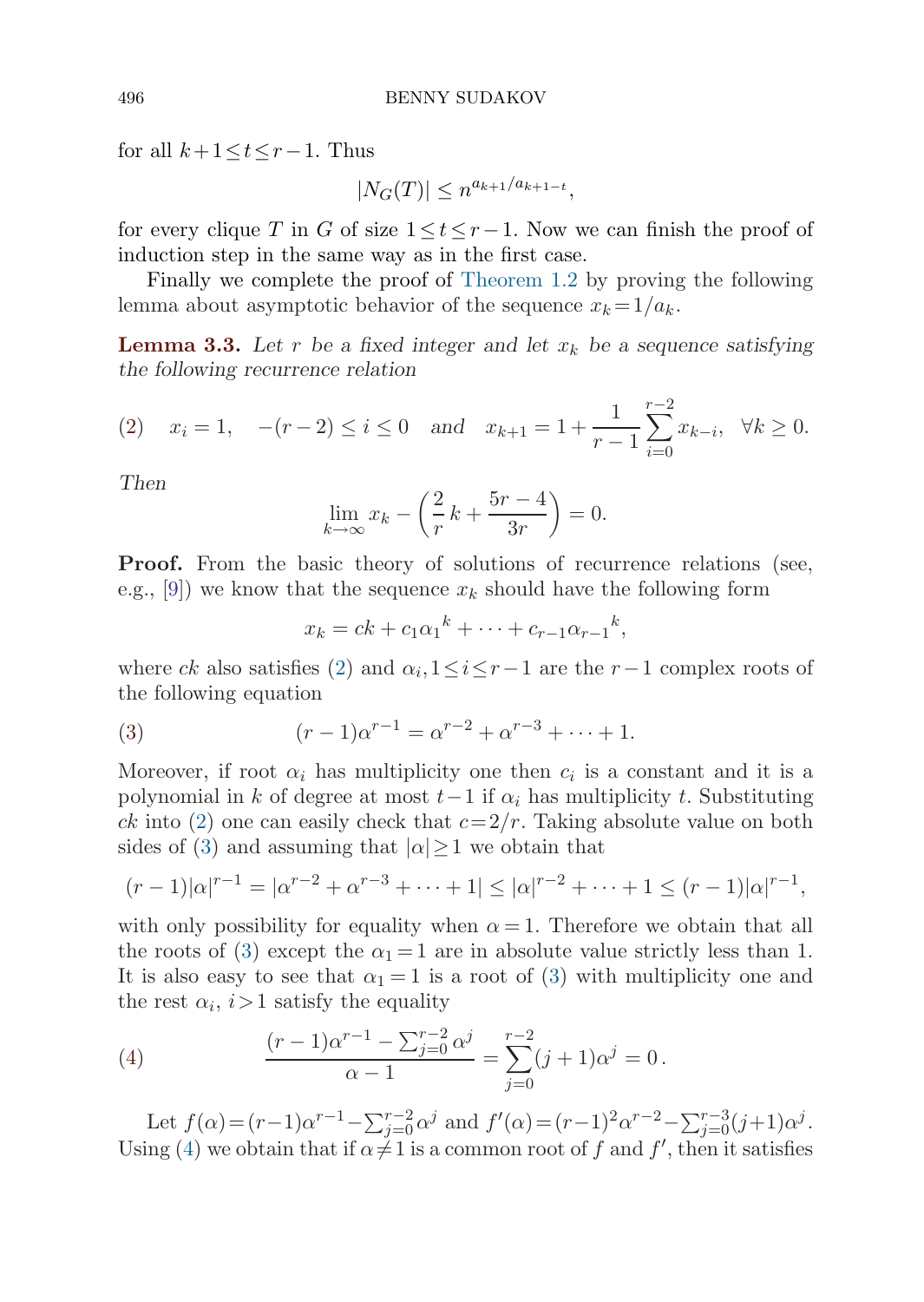<span id="page-10-0"></span> $[(r-1)^{2}+(r-1)]\alpha^{r-2}=0$  and thus  $\alpha=0$ . This implies that polynomials f and  $f'$  do not have common roots and therefore all  $\alpha_i, i \geq 2$  have multiplicity one and all  $c_i, i \geq 2$  are constants not depending on k. Denote by  $h_k = \sum_{i=2}^{r-1} c_i \alpha_i^k$ . Then  $x_k = (2/r)k + c_1 + h_k$  and since for all  $i > 1$ ,  $|\alpha_i| < 1$ , we get that  $h_k$ tends to zero when k tends to infinity. In addition,  $(4)$  implies that for all  $k \geq -(r-2)$  the sequence  $h_k$  satisfies

$$
\sum_{j=0}^{r-2} (j+1)h_{k+j} = \sum_{j=0}^{r-2} (j+1) \sum_{i=2}^{r-1} c_i \alpha_i^{k+j} = \sum_{i=2}^{r-1} c_i \alpha_i^k \sum_{j=0}^{r-2} (j+1) \alpha_i^j = 0.
$$

To finish the proof we need to compute  $c_1$ . To do so consider the following expression

$$
\frac{r(r-1)}{2} = \sum_{j=0}^{r-2} (j+1)x_{j-(r-2)}
$$
  
=  $\frac{2}{r} \sum_{j=0}^{r-2} (j+1)(j-(r-2)) + c_1 \sum_{j=0}^{r-2} (j+1) + \sum_{j=0}^{r-2} (j+1)h_{j-(r-2)}$   
=  $\frac{2}{r} \left( \sum_{j=0}^{r-2} (j^2+j) - (r-2) \sum_{j=0}^{r-2} (j+1) \right) + \frac{r(r-1)}{2} c_1$   
=  $-\frac{(r-1)(r-2)}{3} + \frac{r(r-1)}{2} c_1.$ 

Solving this equation we obtain that  $c_1 = \frac{5r-4}{3r}$ . This completes the proof of the lemma and the proof of [Theorem 1.2](#page-2-0). П

### **4. Concluding remarks**

In this paper we obtain new lower bounds on the size of the largest  $K_r$ -free subset of graph, which does not contain a copy of a complete graph on s vertices. Our results improve substantially best previously known bounds for all  $r>3$  and  $s>r+1$ . Nevertheless, it is easy to see that the gap between lower and upper bounds in [Corollary 1.3](#page-2-0) is still relatively large and it would be very interesting to close it.

An additional intriguing problem is to decide if for every  $0 < \delta < 1$ , the value of  $f_{s-1,s}(n)$  is greater than  $n^{1-\delta}$  for sufficiently large s. Note that the exponent of  $n$  in the current lower bound is only  $1/2$  and our method is not sufficient to improve it.